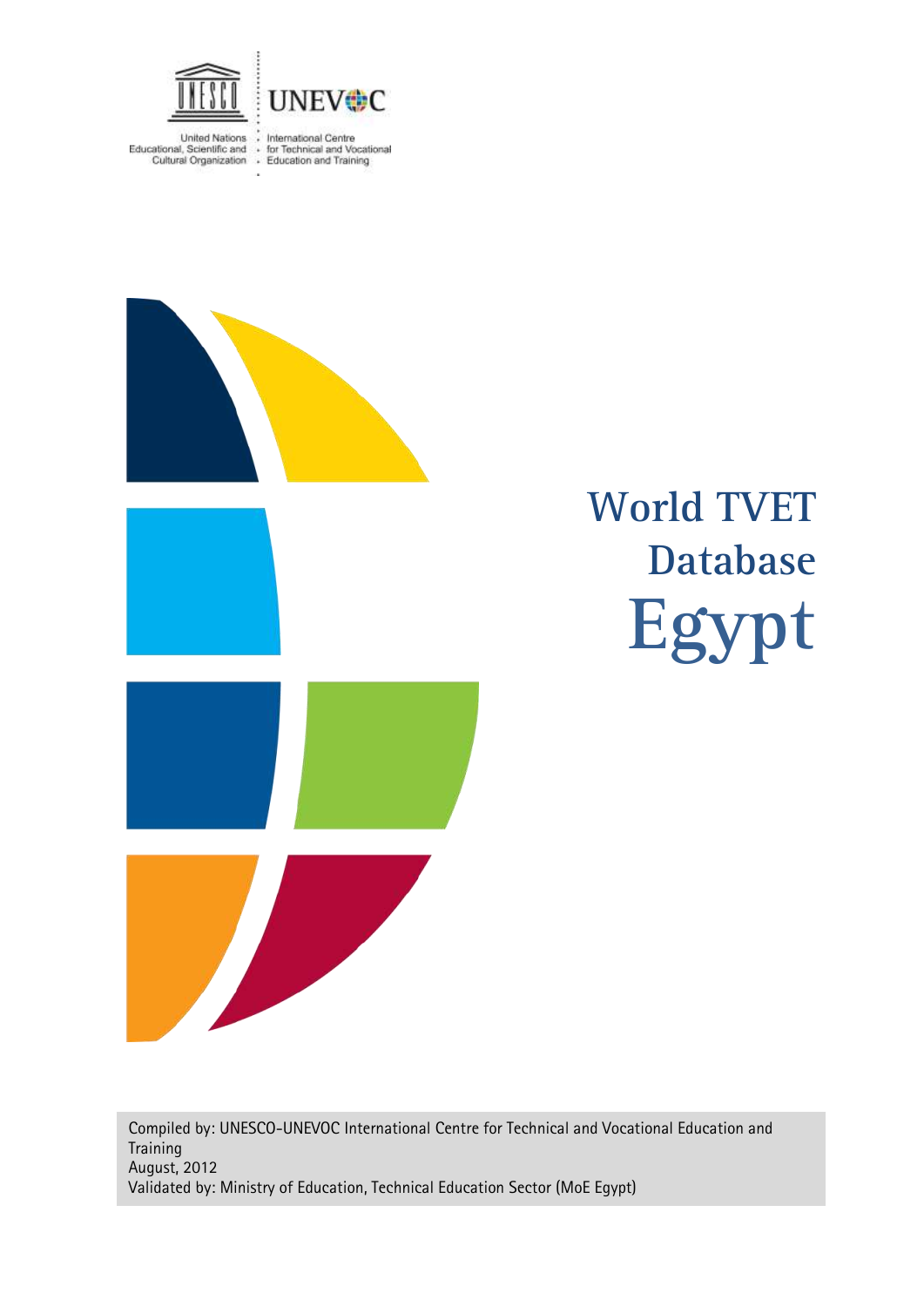August, 2012

Compiled by UNESCO-UNEVOC International Centre for Technical and Vocational Education and Training UN Campus Platz der Vereinten Nationen 1 53113 Bonn Germany

Tel: +49 228 815 0100 Fax: +49 228 815 0199 [www.unevoc.unesco.org](http://www.unevoc.unesco.org/) [unevoc@unesco.org](mailto:unevoc@unesco.org)

Country profiles are compiled from a variety of national and international sources and have been informed and validated by UNEVOC Centres in the country or other TVET national authorities.

The designations employed and the presentations of material throughout this report do not imply the expression of any opinion whatsoever on the part of UNESCO concerning the legal status of any country, territory, city or area or of its authorities, or concerning the delimitation of its frontiers or boundaries.

UNEVOC/2012/TVETDB/EGY/1

© UNESCO 2015 All rights reserved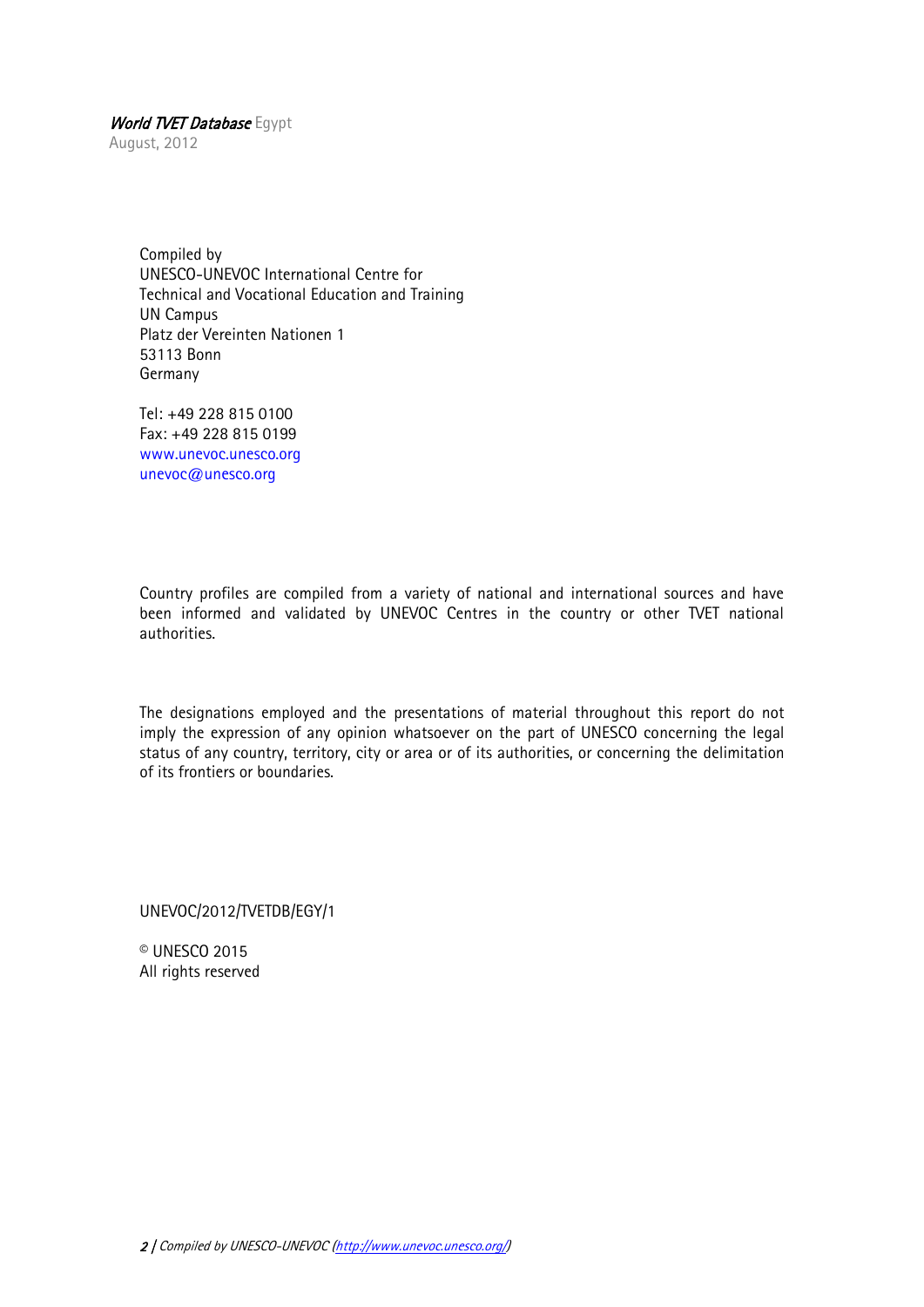## **Contents**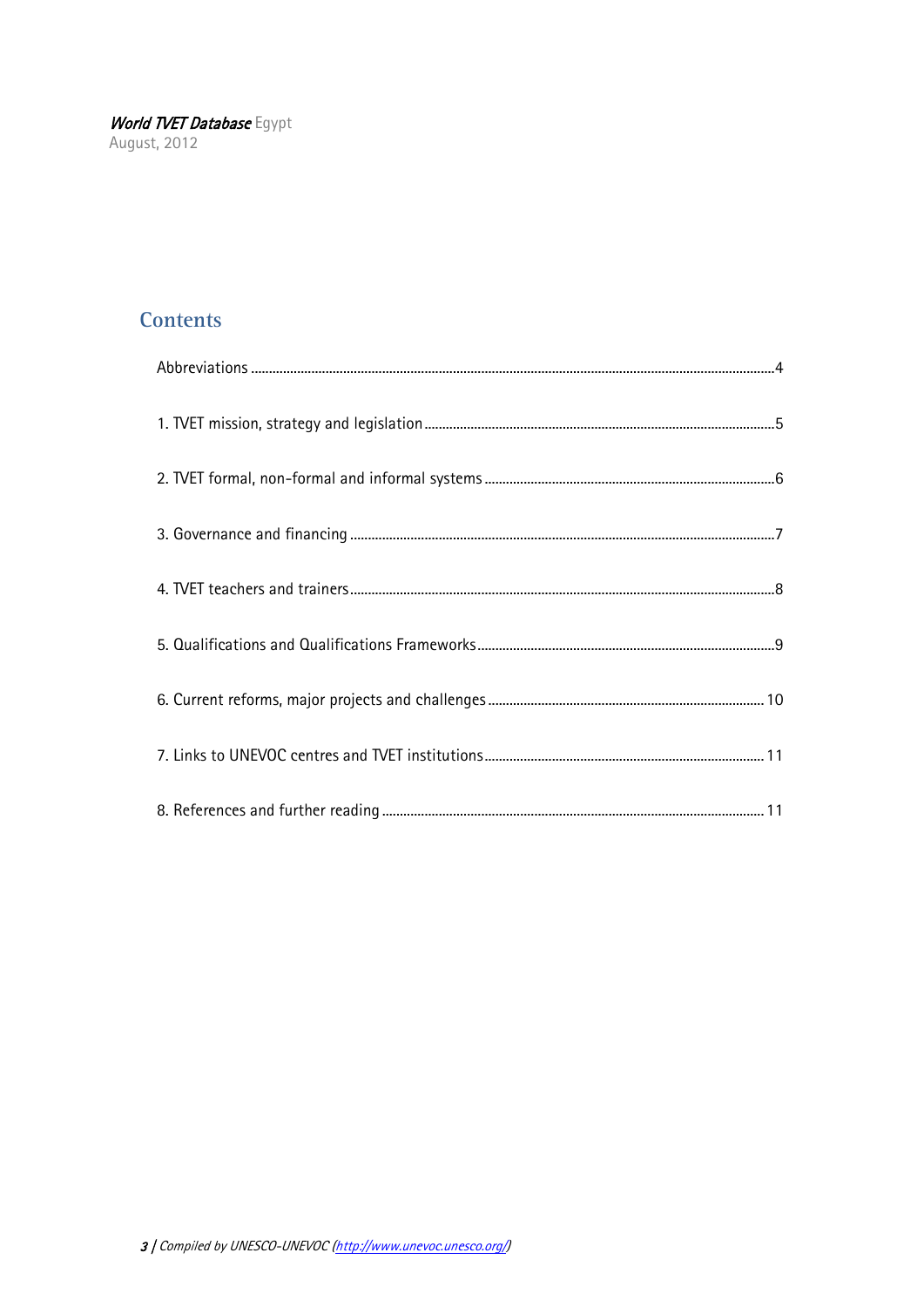August, 2012

# <span id="page-3-0"></span>**Abbreviations**

| Egypt's Competitiveness Program                                              |
|------------------------------------------------------------------------------|
| <b>Egyptian Accreditation Council</b>                                        |
| National Quality Programme and the Egyptian Organisation for Standardisation |
| and Quality                                                                  |
| European Training Foundation                                                 |
| Enterprise-TVET-Partnerships                                                 |
| Mubarak-Kohl Initiative                                                      |
| Ministry of Education                                                        |
| Ministry of Higher Education                                                 |
| National Authority for Quality Assurance and Accreditation of Education      |
| <b>National Qualifications Framework</b>                                     |
| National Skills Standards Project                                            |
|                                                                              |

# **TVETipedia Glossary**

Below are listed TVET terms mentioned in this report. Click on a term to read its definitions on the UNESCO-UNEVOC TVETipedia glossary.

| Accreditation                   | <b>National Qualifications Framework</b> |
|---------------------------------|------------------------------------------|
| Apprenticeship                  | Non-formal education                     |
| Assessment                      | Qualification                            |
| <b>Basic Education</b>          | Quality                                  |
| Competency-based training       | <b>Quality Assurance</b>                 |
| Compulsory education            | Retraining                               |
| <b>Continuing Education</b>     | Skill Mismatch ("gap")                   |
| Cooperative learning            | <b>Skills</b>                            |
| Demand-driven TVET              | Skills development                       |
| <b>Dual System</b>              | <b>Standard</b>                          |
| Education-industry relationship | Teacher                                  |
| Employability                   | <b>Teacher In Vet</b>                    |
| Employment                      | <b>Tertiary Education</b>                |
| Informal Learning               | <b>Trainer</b>                           |
| In-service training             | <b>TVET</b>                              |
| Labour market                   | <b>TVET</b> provider                     |
| Lifelong Learning               | Underqualification                       |
|                                 |                                          |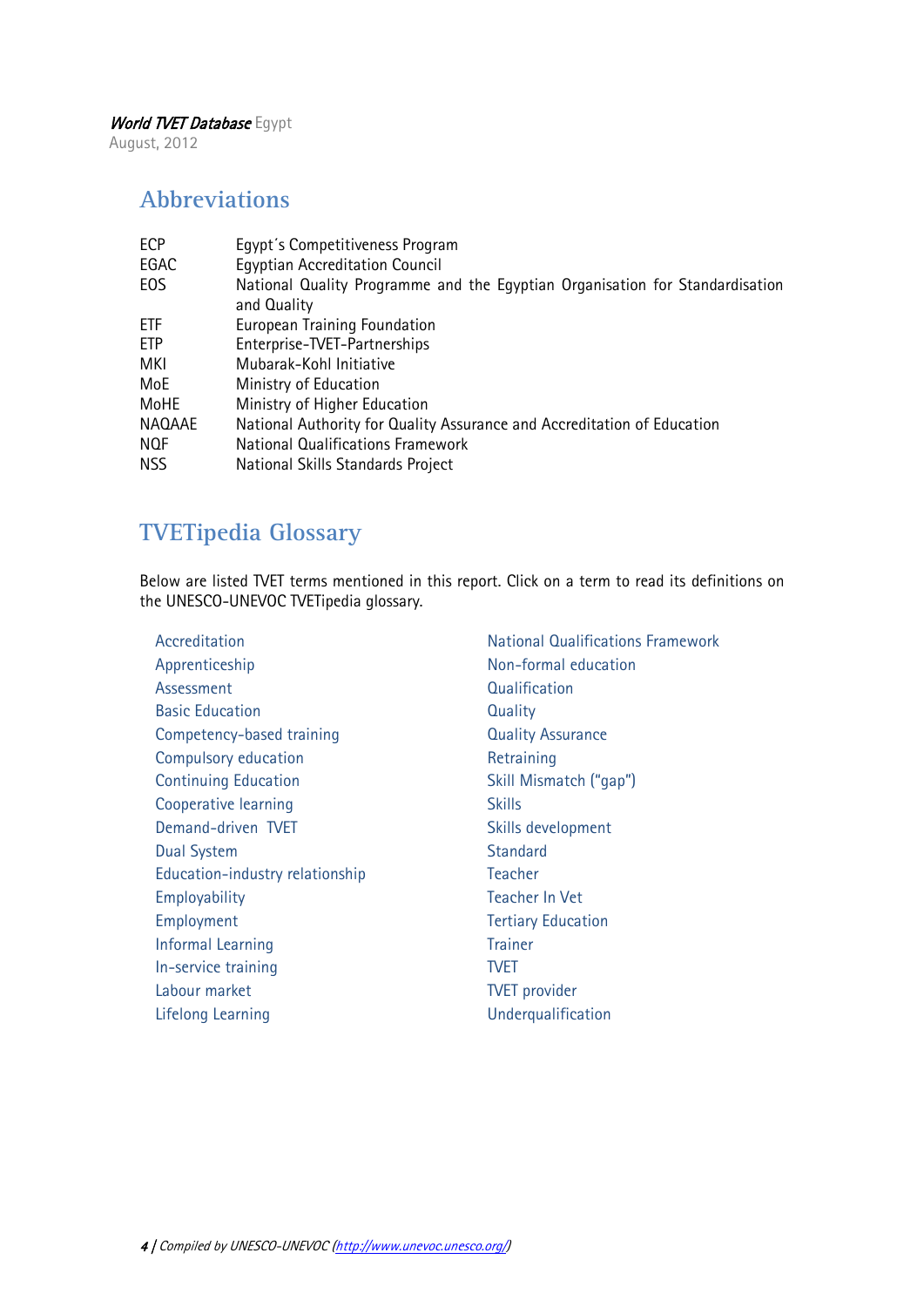#### World TVET Database Egypt August, 2012

**Egypt**

Population: 91,508,000 (2015) Youth population<sup>1</sup>: Median population age: 24.7 (2015) Annual population growth 2.18%  $(2010 - 2015)^2$ :

: 15,843,000 (2015)



Data © OpenStreetMap Design © Mapbox

# <span id="page-4-0"></span>**1. TVET mission, strategy and legislation**

## **TVET mission**

Egypt is currently undergoing a democratic transition process. The revolution of 25 January 2011 was a reaction to socio-economic inequities and, among others, youth unemployment. Education is considered an important tool in tackling inequalities and youth unemployment.

## **TVET strategy**

The following policies guide education and TVET in Egypt.

The National Strategic Plan for Education (2007/8-2011/12) highlights the following points with regard to TVET:

- Improving the examination and assessment system of technical secondary education;
- Integrating specialisations into technical secondary education;
- Integrating vocational secondary schools into technical secondary schools; and
- Providing innovative models to be the bases for the future technical secondary education.

The Technical Education Strategy (2011/2012 – 2016-17) provides a framework for technical education in Egypt. The Strategy was developed by the Ministry of Education with the aim to establish a technical education system that plays a crucial role in economic and social development by providing high quality education that fosters scientific, creative and critical thinking; learning for life, social values and technical skills.

The Strategy comprises of the following seven strategic goals.

- Improve school infrastructure;
- Raise teaching standards and quality assurance of technical education;
- Increase enrolment in technical education and raise awareness of technical career paths;

1

<sup>&</sup>lt;sup>1</sup> Population aged 14-25

<sup>&</sup>lt;sup>2</sup> All statistics compiled from the United Nation's Population Division's *World Population Prospects, the* 2015 Revision [\(http://esa.un.org/unpd/wpp/DVD/\)](http://esa.un.org/unpd/wpp/DVD/)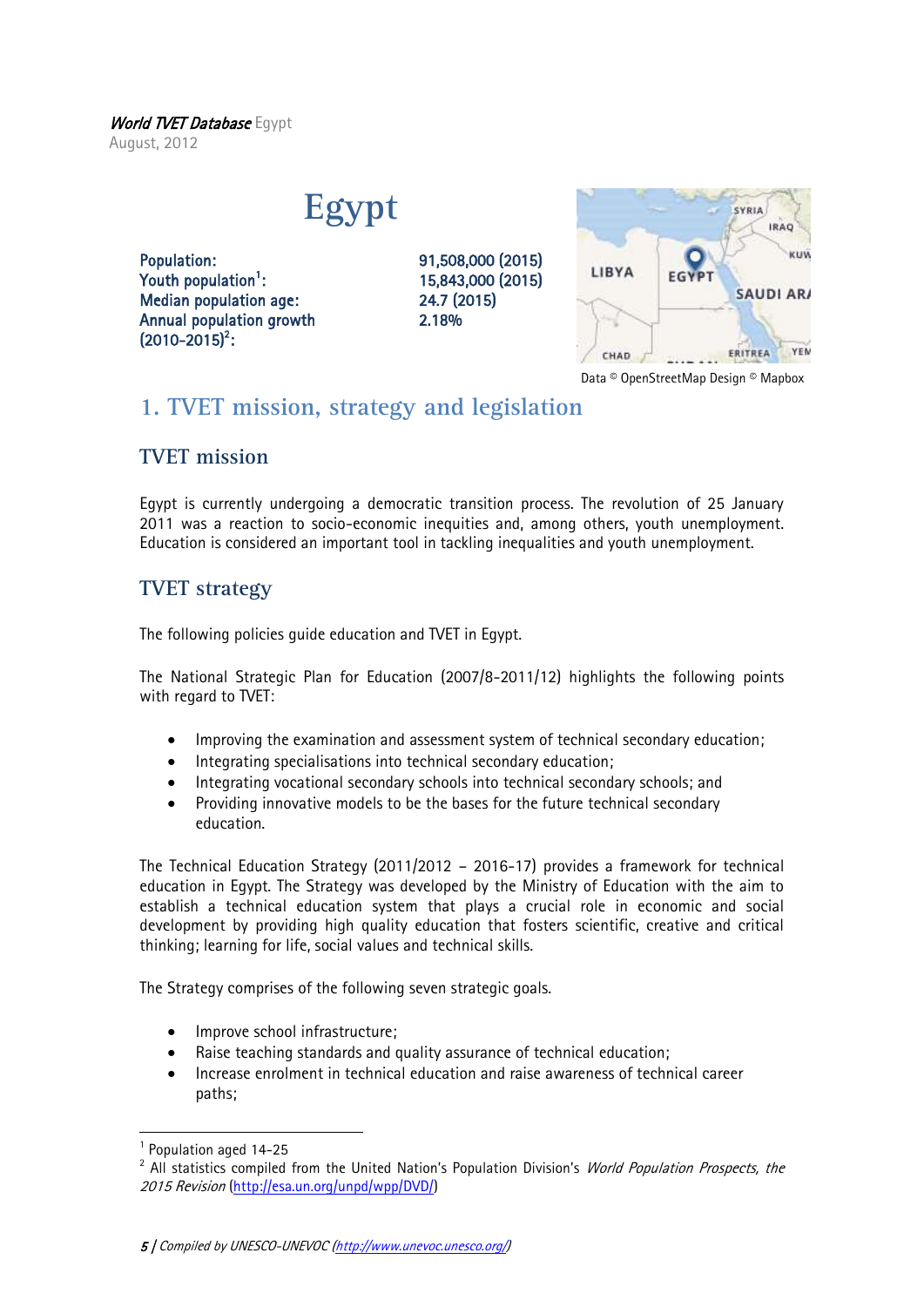August, 2012

- Use information technology to benefit from labour market information and advance technical education programmes;
- Set up cooperation mechanisms, develop decentralisation and self- management, expand innovative systems in technical education and encourage use of capabilities offered by technical education providers;
- Develop continuous education, learning and training; and
- Attract non-traditional and external sources for finance of technical education.

# <span id="page-5-0"></span>**2. TVET formal, non-formal and informal systems**



Scheme compiled by UNESCO-UNEVOC from National Strategic Plan for Pre-University Education Reform in Egypt 2007/8-2011/2012.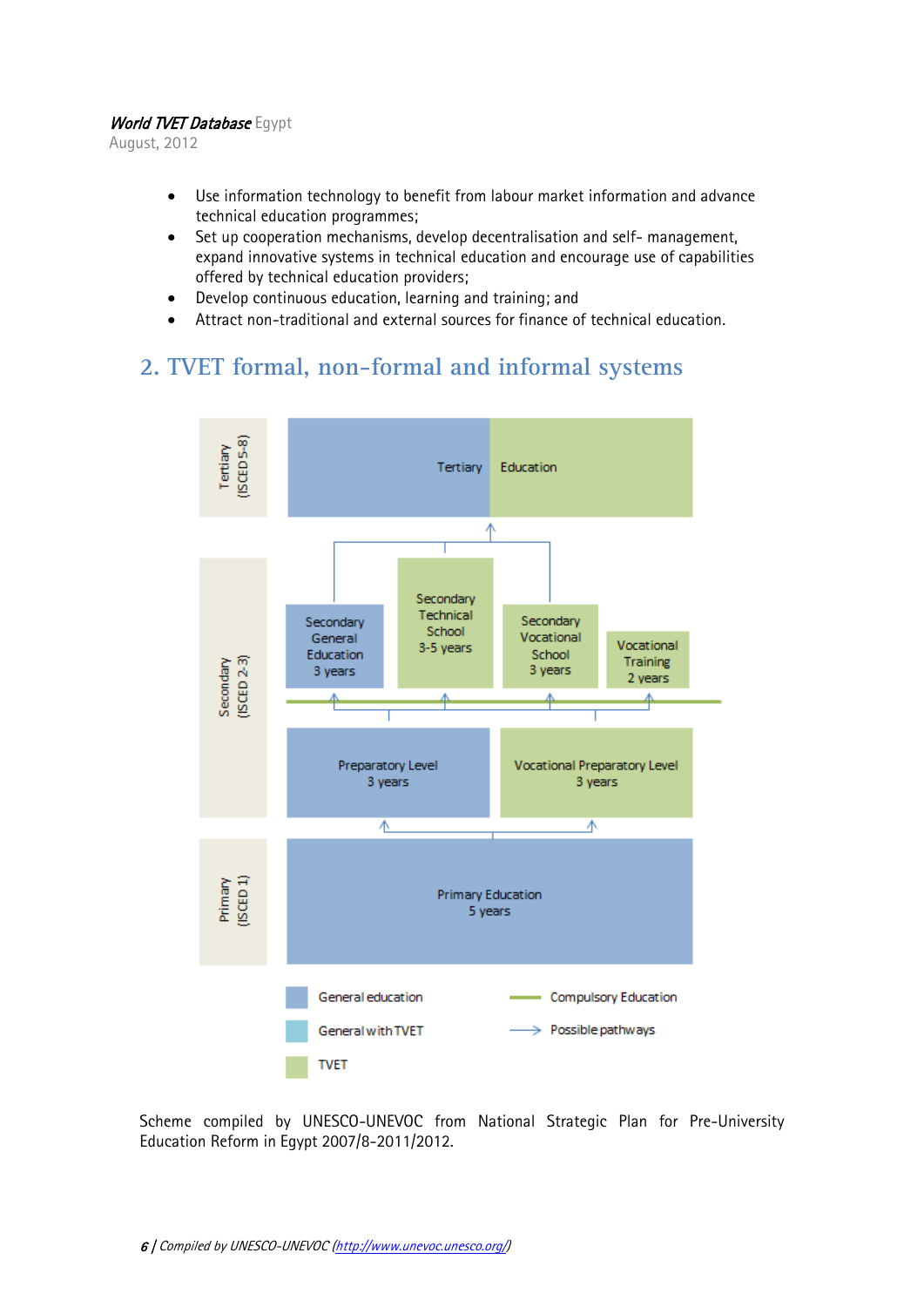August, 2012

## **Formal TVET system**

Compulsory basic education is made up of a primary and a preparatory level. Both state-run and private primary schools fall under the authority of the Ministry of Education (MoE). The primary stage takes six years, while the preparatory level runs for three years. Pupils who pass the final exam at the end of primary school move to preparatory schools while those who fail after two attempts proceed to vocational preparatory schools or withdraw from education.

Based on their performance at preparatory level, students continue in general secondary, technical/vocational secondary or withdraw from education. The general secondary level runs for three years while the secondary vocational track comprises of three- and five-year programmes. There are three fields on the technical/vocational level: industrial, commercial and agricultural.

Tertiary level education is administered by the Ministry of Higher Education. The system comprises of public and private universities, as well as public and private non-university institutions. Non-university institutions are middle technical institutes offering two-year courses and higher technical institutions offering four-year courses. University education trains technical teachers while higher technical schools prepare students for employment in specific industries.

#### **Non-formal and informal TVET systems**

TVET training courses are still largely institution-based and bear little relation to the needs of the labour market. In recent years, greater emphasis is being placed on developing industryrelated TVET systems that foster local partnerships between industry and training centres. These practices are intended to develop alternative ways of providing practical skills training and will have a clear impact on curriculum reform. Currently, non-formal training includes training through industry attachments such as the dual system and apprenticeships, in-service training and re-training of workers.

# <span id="page-6-0"></span>**3. Governance and financing**

#### **Governance**

The key public bodies in charge of TVET are:

- The Ministry of Education (MoE), which administers technical and vocational schools; and
- The Ministry of Higher Education (MoHE), which is in charge of middle technical institutes

The Egyptian Government and the European Union cooperate on the TVET Reform Programme which aims to strengthen the TVET system and adapt it to Egypt's economic development challenges.The Programme entails the following three main components:

The development of decentralised and demand-driven TVET institutions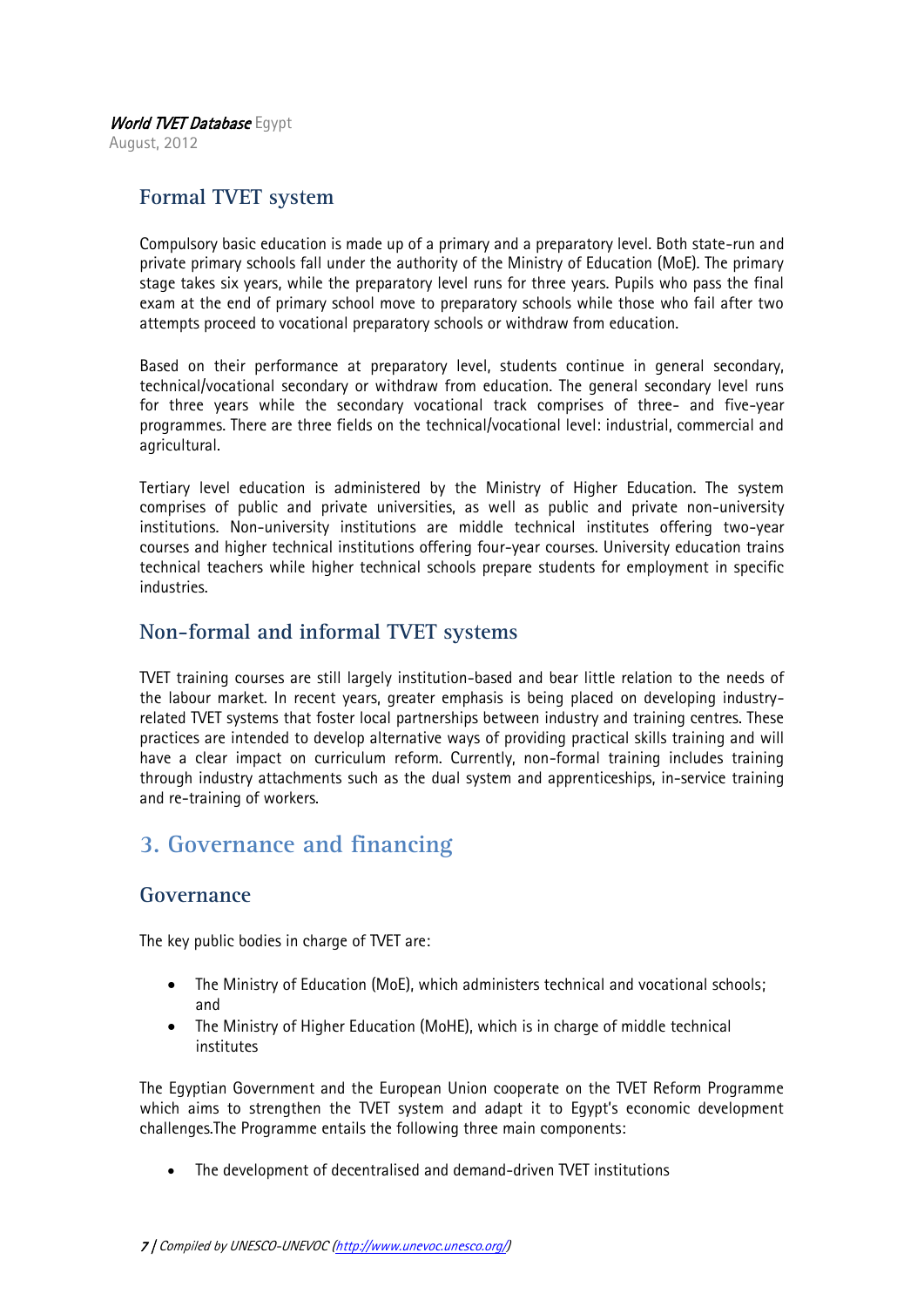August, 2012

The reform activities comprised in this section aim to link programmes of private and public TVET institutions to the human resource needs of the private sector enterprises. Reforms are applied at micro/organisational level and are designed to support the Enterprise-TVET-Partnerships (ETP) in selected economic regions of Egypt.

Improvement of the quality of TVET delivery

The main aim of these reforms is to provide high quality, demand-driven and competency-based TVET training. The activities are conducted at meso/organisational level and focus on modernising skills development in TVET institutions and privatesector enterprises, as well as the introduction of alternative forms of training, including cooperative education.

 Developing National Regulatory and Support Institutions for a decentralised and demand-driven TVET System

These reforms are designed to promote stakeholder consensus on the formulation and application of the TVET reform system and the establishment of a national regulatory body and support structures for the Egyptian TVET system. The activities are aimed at the macro/policy level and centre on harmonising and coordinating TVET reforms.

## **Financing**

The TVET system is financed through:

- Student fees: secondary TVET education is generally free of charge. Some institutions may charge fees but these revert in their entirety to the Ministry of Finance. Institutions may also support students providing monthly allowances. In most cases, more is invested in a student rather than collected from him/her through tuition fees (Abrahart, 2003).
- Budget allocations: even though TVET funding is still comparatively low, it has increased in the recent years. "In 2003, for example, the Ministry of Industry and Technological Development secured almost a 25% increase in funding for its training centres. However, most of the increase was for capital investment, the recurrent budget increasing by only 13%, more or less in line with general cost increases" (Abrahart, 2003, p. 9).
- Donors and international partners: despite government involvement, there is little oversight and coordination of international funding for TVET. Funding is provided through grants and loans to government ministries and through internationally-funded TVET programmes.International donors include the: (1) European Union; (2) World Bank; and (3) National Governments (Canada, France, Germany, United States, etc.).

## <span id="page-7-0"></span>**4. TVET teachers and trainers**

Teachers in Egypt remain largely underqualified, underpaid and inexperienced. Due to the lack of a monitoring strategy, policies that were developed at ministerial level are often not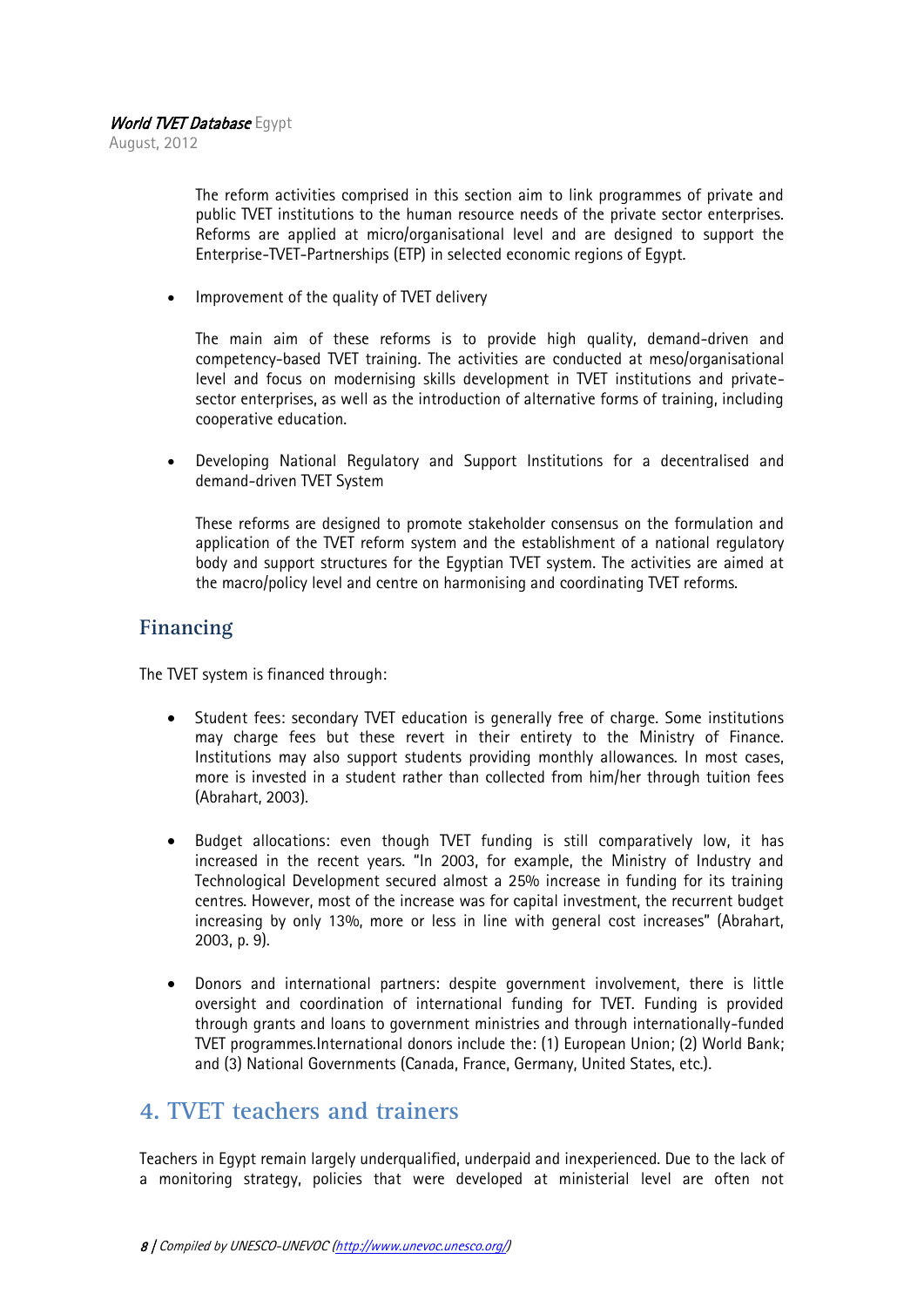August, 2012

implemented properly on the ground. The National Strategy for Education Reform which was approved in 2007 lacked monitoring procedures for its teacher recruitment and retention strategy.

A further obstacle to developing an adequate teacher recruitment and retention strategy has been the lack of available data. Teacher recruitment remains particularly difficult in Upper Egypt but clear data on rural and urban areas remains unavailable.

Even though the national strategy for education includes teacher training as one of its priorities, it has not yet introduced systematic, formal induction programmes or accreditation processes.

As a result, teacher training programmes in Egypt are scarce and low standard.

The Ministry of Education actively cooperates with international donors in the field of teacher training but these programmes can only address selected branches of teachers and trainers.

The teachers' professional development strategy in not high on the government's agenda, that is why teacher training is fragmented and the result of small-scale initiatives and projects. The steps put forward in the national strategy have been poorly implemented and monitored.

# <span id="page-8-0"></span>**5. Qualifications and Qualifications Frameworks**

## **National Qualifications Framework (NQF)**

The National Skills Standards Project (NSS) is designed to develop an industry-related qualification framework for the TVET sector. It is cooperation between a consortium of European education organisations and Egypt's Social Fund for Development. The project focuses on the following aspects:

- industry-related accreditation and qualification system;
- Teacher training in line with European standards; and
- Sustainable policy and management structure.

#### **Quality assurance**

As part of the TVET Reform Programme, the National Authority for Quality Assurance and Accreditation of Education (NAQAAE), the National Quality Programme and the Egyptian Organisation for Standardisation and Quality (EOS) / the Egyptian Accreditation Council (EGAC) are in charge of establishing a national quality assurance programme which is to ensure quality of training, adequately trained teaching staff in line with international standards.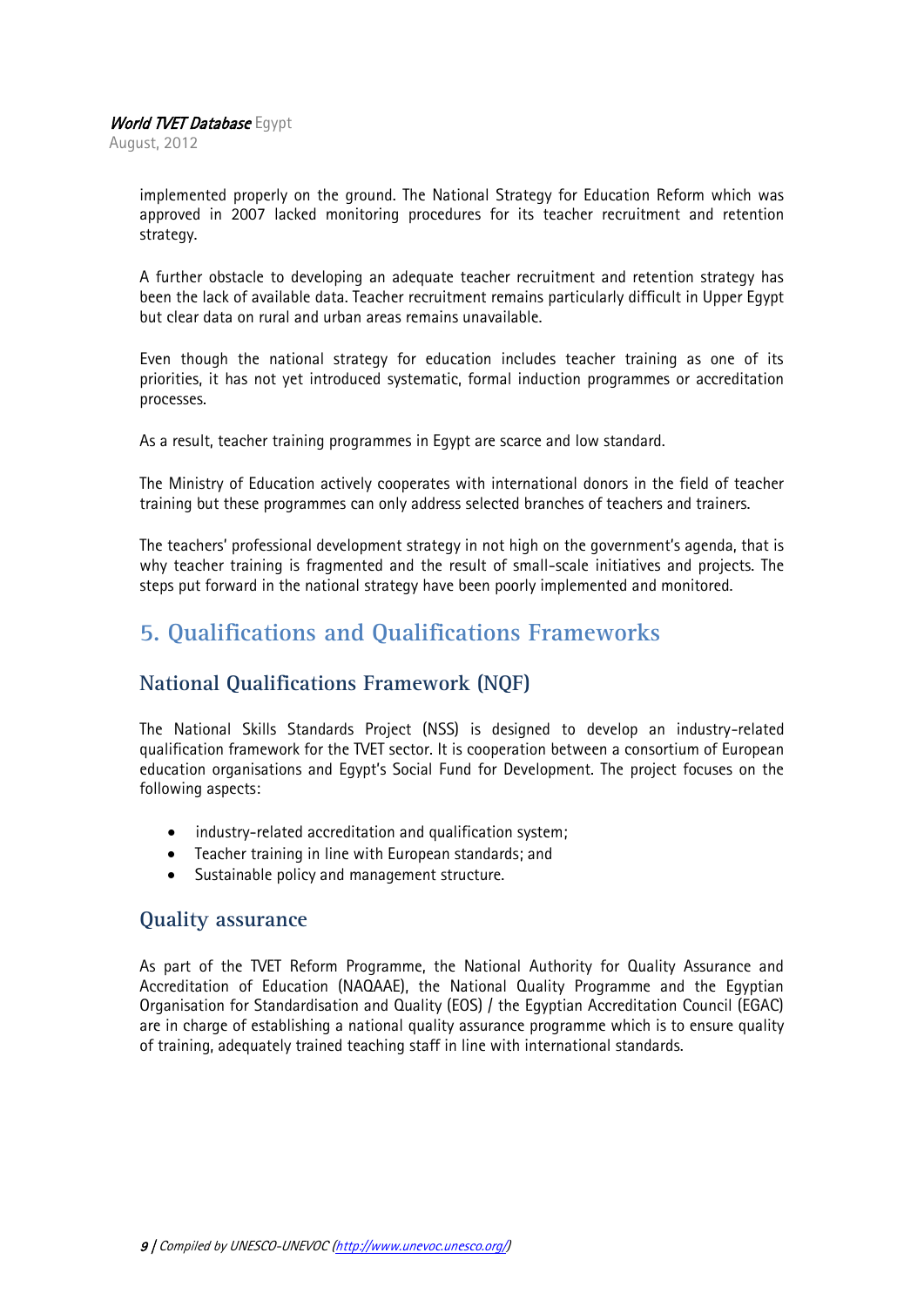August, 2012

# <span id="page-9-0"></span>**6. Current reforms, major projects and challenges**

## **Current reforms and major projects**

The European Training Foundation (ETF) is leading a regional project which promotes cooperation among seven countries of the Mediterranean region (Jordan, Egypt, Morocco, Tunisia, France, Italy, Spain) on standardising qualifications in the fields of tourism and construction. The main aim of the project is to enhance mobility of qualified workers and raising their status the region.

The European Union is actively supporting the TVET Reform Programme which aims to establish partnerships between Government agencies and the public sector, improve the quality of training and develop a system of national regulations.

The Industrial Modernisation Programme is a joint initiative of the European Union and the Egyptian government. Among others, it aims to create more job opportunities for technical and vocational graduates.

The World Bank has invested in a six-year (2004-2010) pilot-project which aimed at implementing a demand-driven training funding mechanism. The Skills Development Project provided funding for private enterprises and training institutions training skilled workers. The project's main objective was to equip workers with marketable skills and improve the perception of vocational education and training.

The Mubarak-Kohl Initiative (MKI) aims at up-grading vocational education and training in Egypt as per agreement between the Federal Republic of Germany and Egypt. The main partners are: The Egyptian Ministry of Education, the investors and businessman association and the German international cooperation enterprise GIZ (Deutsche Gesellschaft für Internationale Zusammenarbeit).

MKI Dual System combines the theoretical aspects of technical secondary schools with practical training in the workplace. Students who take the three-year course spend two days a week in a technical secondary school and four days with a company in order to obtain required skills and qualifications. A key factor in the initiative is shared responsibility involved in the cooperation between the private and the public sectors. The objective of MKI-vetEP was to improve interactive employability of young people through training and labour market institutions.

Following MKI-DS and MKI-vetEP, a new employment promotion programme started with the overall objective of developing capacities of the Ministry of Education (MoE) and the private sector. MoE and the private sector are encouraged to implement new approaches in the field of youth employment promotion. Specific objectives are to improve capacities of MoE to address labour market imbalances through coordination of public and private actors. Supported by evidence-based policies, private sector assumes responsibility for implementing models for employment promotion and providing labour market-oriented services to youth while addressing labour market imbalances via innovative approaches.

Migration of Egyptian unaccompanied minors has reached very high levels and is emerging as a new social phenomenon. The objective of the Education and Training of the Egyptian Youth in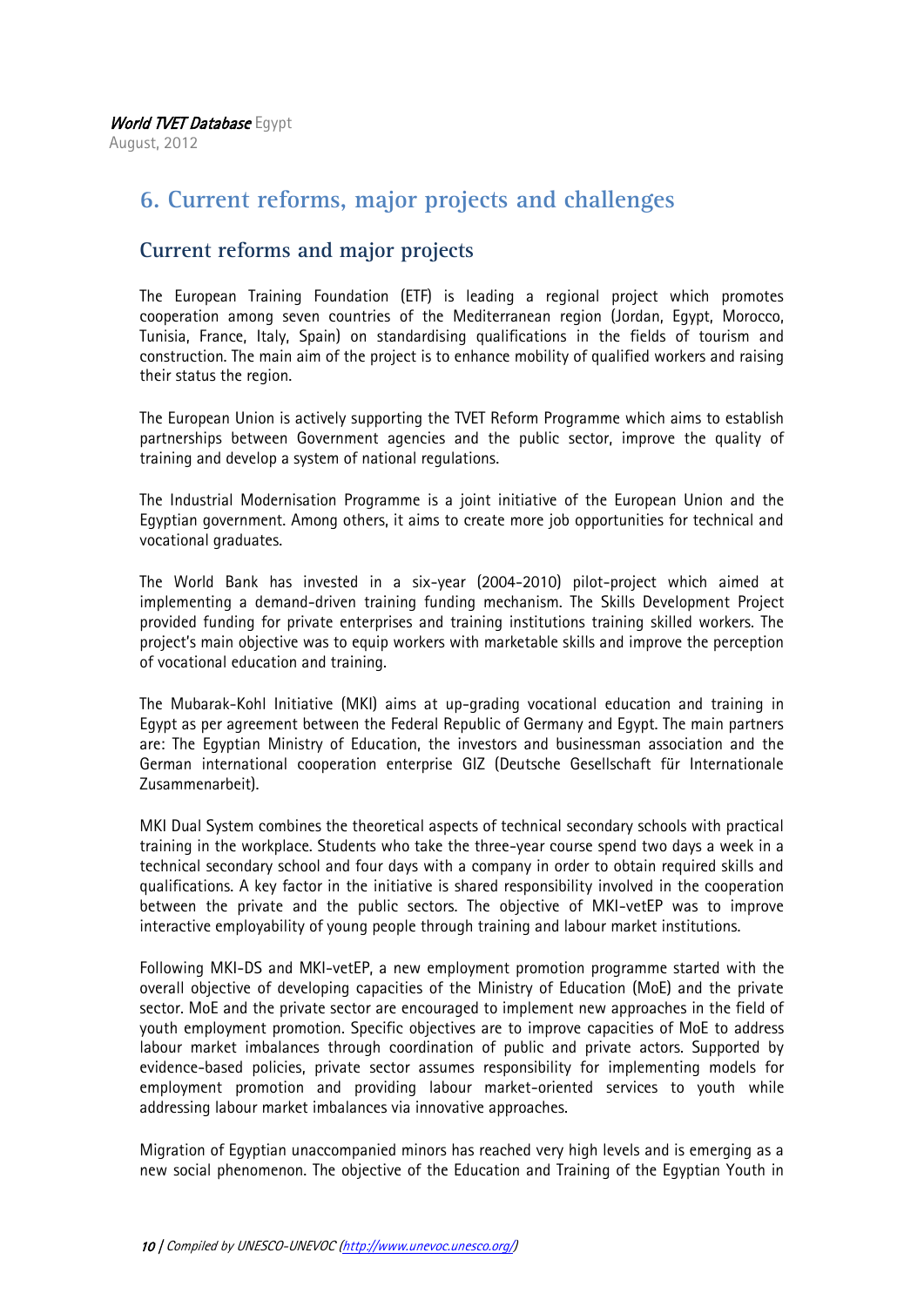August, 2012

Fayoum Governorate Project is to create new education and training opportunities for vulnerable Egyptian youth to enhance their employability in Egypt and abroad, through the renovation and upgrade of selected educational/vocational training centres in Fayoum Governorate and the activation of orientation/counselling for local students. The project includes a comprehensive information campaign on national and local level that promotes the importance of education and training as a pathway conducive to socio-economic integration in key destination countries and to raise awareness on activities of the centres.

School-based employment units have been established in eight pilot schools in Alexandria, Port Said and Sharkia through cooperation between the Ministry of Education (MoE) and the USAIDfunded Egypt´s Competitiveness Program (ECP). The school-based employment units were established in line with the Ministerial Decree of 13th December 2011, and will provide employment opportunities for technical school students in the food processing, clothing, and tourism sectors. Through agreements with factory owners, students will receive hands-on training and gain real-work experiences in factories that will raise students' chances of being hired immediately after graduation. The Minister of Education's Decree highlights the cooperation between MoE and the USAID-funded ECP towards bridging the gap between skills of technical school graduates and qualifications required in the labour market.

# <span id="page-10-0"></span>**7. Links to UNEVOC centres and TVET institutions**

## **UNEVOC Centres**

[Ministry of Education, Technical Education Sector](http://www.unevoc.unesco.org/go.php?q=UNEVOC+Network+-+Centre&id=432)

## **TVET Institutions**

• Technology college

## <span id="page-10-1"></span>**8. References and further reading**

#### **References**

- Abrahart, A. (2003). [Egypt Review of Technical Vocational education and Training, DIFID-WB](http://siteresources.worldbank.org/EDUCATION/Resources/278200-1126210664195/1636971-1126210694253/Egypt_Country_Report.pdf)  [Collaboration on Knowledge and Skills in the New](http://siteresources.worldbank.org/EDUCATION/Resources/278200-1126210664195/1636971-1126210694253/Egypt_Country_Report.pdf) Economy. Washington D.C.: World Bank. Accessed: 08 March 2012.
- ETF (2012). [Qualifications in Euro-Mediterranean Region.](http://www.etf.europa.eu/web.nsf/pages/Qualifications_in_Euro_Mediterranean_Region_EN) Turin: European Training Foundation. Accessed: 08 March 2012.
- Ministry of Education (2012). Introduction for novice teachers conceptual Framework. Cairo: Ministry of Education. Accessed: 07 March 2012.
- OECD (2008). [Country Profile](http://www.oecd.org/dataoecd/13/36/40577424.pdf)  Egypt. Paris: Organisation for Economic Co-operation and Development. Accessed: 06 March 2012.